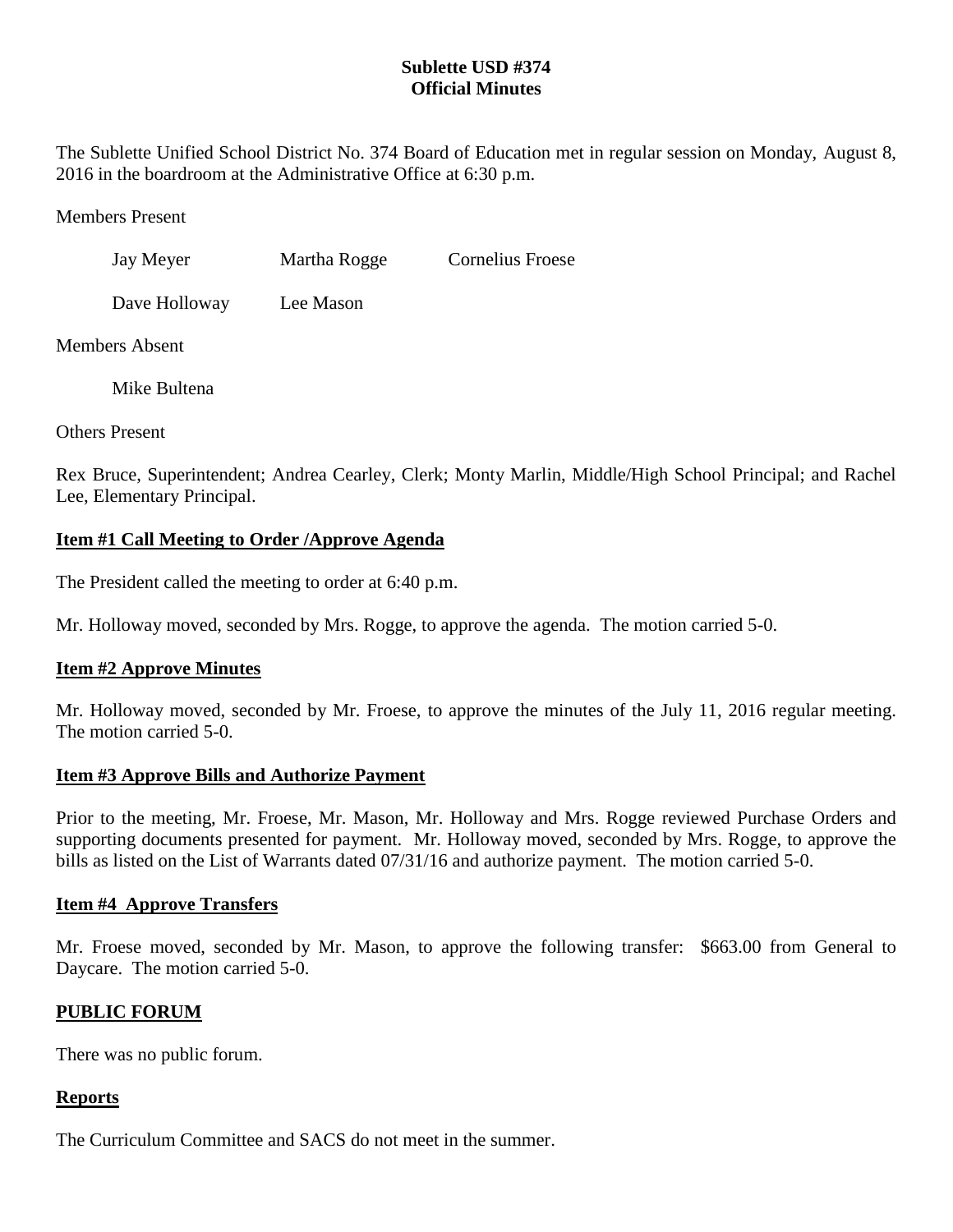Board Minutes Page 2 August 8, 2016

### **Principals**

Mr. Marlin reported on the new Middle/High School honor roll GPA requirements and the new Middle/High School proposed grading scale. Mr. Marlin presented supporting information, answered questions and discussion was held.

Mrs. Rogge moved, seconded by Mr. Mason to amend the agenda with the addition of Item #4A – New Middle/ High School Grading Scale and Honor Roll Requirements. The motion carried 5-0.

Mrs. Lee reported that all the open positions at the Elementary School have been filled.

Activities Director

No report this month.

### SWPRSC/HPEC

Mr. Meyer reported on the SWPRSC Board meeting and budget summary. There was no HPEC report.

#### Superintendent:

Mr. Bruce reported that several employees attended the coaching clinics recently in Topeka and found the trip very beneficial. He also reported on the 3-day Power School training which was held in July and considered it money well spent with good information and good response from all the attendees. Mr. Bruce reported he will be looking into possible Vo-Ag programs.

### **Item #4A New Middle/High School Grading Scale and Honor Roll Requirements**

Mr. Holloway moved, seconded by Mr. Mason to approve the new Middle/High School grading scale and honor roll requirements beginning with the 2016-2017 school year, with the exception of the 2017 seniors. The motion carried 5-0.

#### **Item #5 Budget Discussion**

Mr. Bruce led the budget discussion with a proposal to reduce the Capital Outlay levy and use some cash reserves in At Risk and Contingency Reserve to reduce the Supplemental General Fund levy. This will reduce the increase in the total mill levy from a proposed increase of 11.7 mills to an approximate total increase of 5.8 mills.

#### **Item #6 Executive Session – Non-elected Personnel**

There was no need for this item.

### **Item #7 Resignations**

Mrs. Rogge moved, seconded by Mr. Holloway, to accept the e-mail resignation of Suzie Boschman as preschool para. The motion carried 5-0.